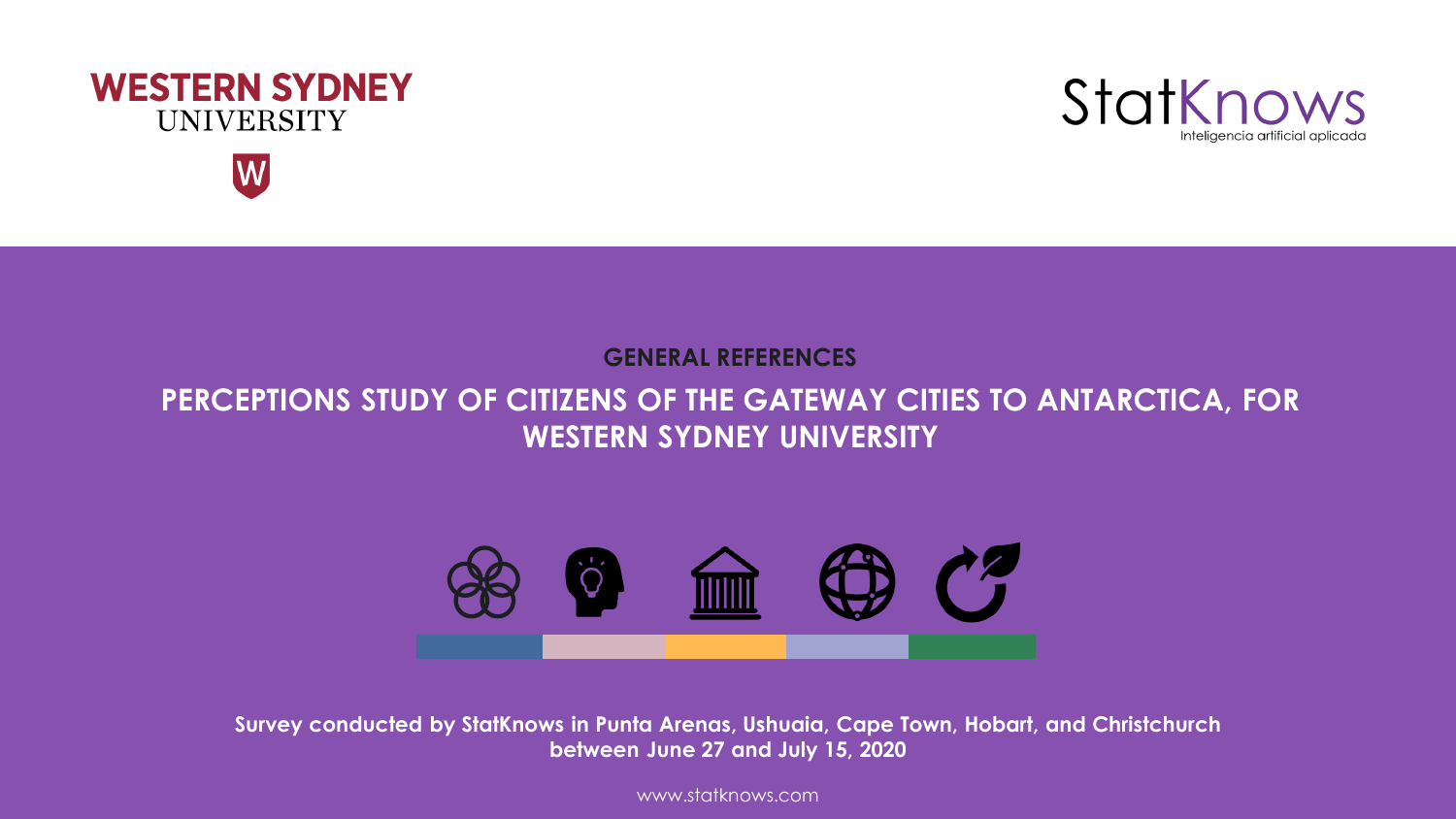#### **Context**

- StatKnows conducted an international survey focusing on the residents over the age of 18 of the **five Antarctic gateway cities: Punta Arenas (Chile), Ushuaia (Argentina), Cape Town (South Africa), Hobart (Australia), and Christchurch (New Zealand).**
- The survey was administrated between June 27 and July 15 2020(\*) at the request of **Western Sydney University, in the framework of the research project "Antarctic Cities and the Global Commons: Rethinking the Gateways."**
- The survey was conducted with applied artificial intelligence, in line with the StatKnows' sample inference methodology for online surveys.
- The process considered a search throughout public information of 2,932,764 people, for the dynamic and optimized conformation of a sample integrated by 1,659 people. In technical terms, the type of sampling that we used is defined as stratified probabilistic sampling with allocation proportional to the size of biphasic selection.
- The estimated overall sampling error reached 1.33%, with a 95% confidence level. By city, the maximum error was 3%, also at 95% confidence level.

(\*) Although the survey was applied during the year of the COVID-19 pandemic, owing to the project's schedule flexibility the survey was initiated at a time when the Antarctic cities were not facing particularly complex situations.



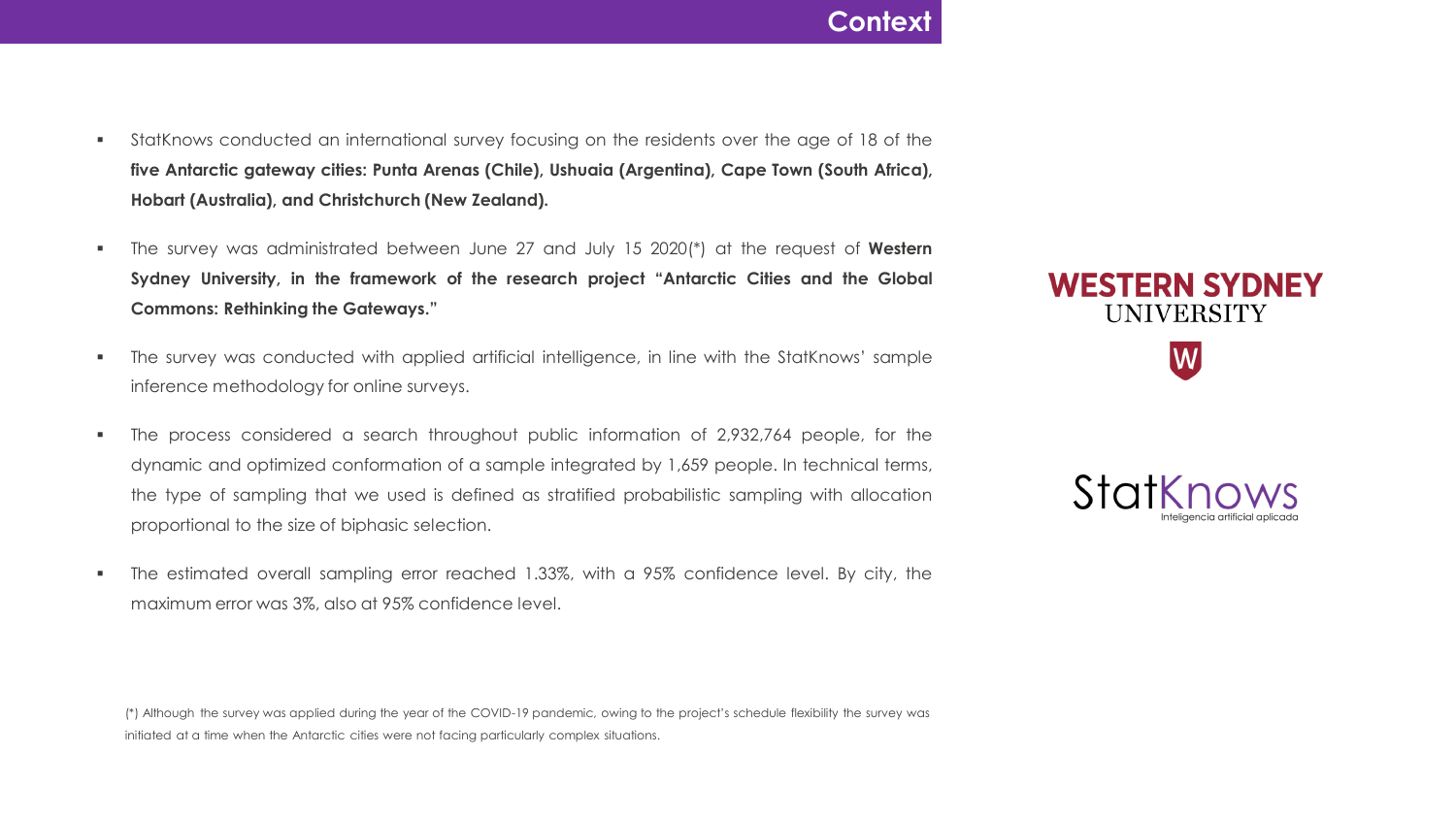## **Work route**



StatKnows.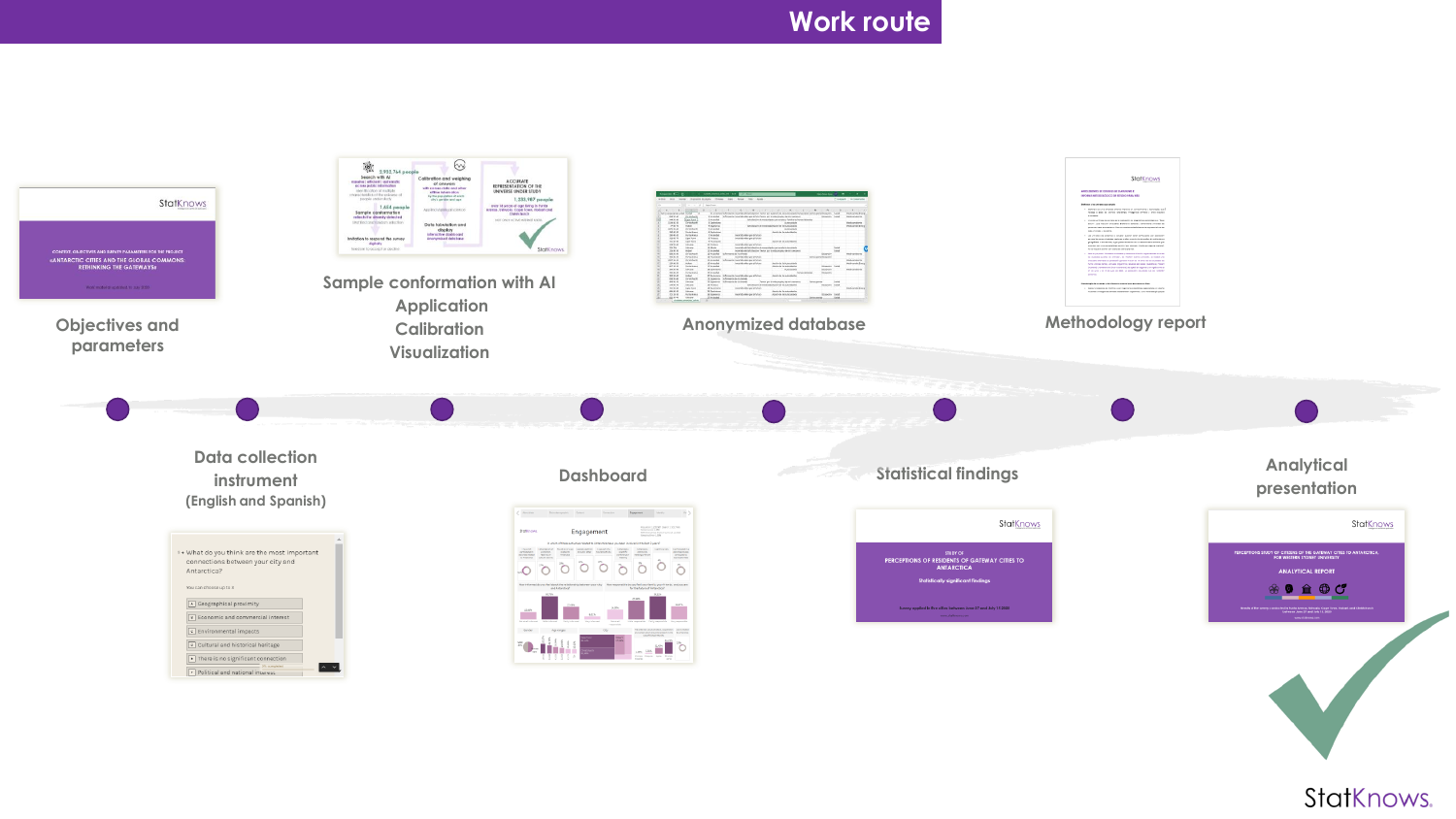# **StatKnows' sample inference methodology for online surveys**

**(Information in green corresponds to this study)**



## **2,932,764 people**

**Search with AI massive| efficient| systematic across public information**

Identification of multiple characteristics of the universe of people under study

#### **1,654 people Sample conformation reflects the diversity detected**

#### **Invitation to respond the survey digitally**

freedom to accept or decline

**Calibration and weighing of answers with census data and other offline information by the population of each city's gender and age**

Applied statistical science

#### **Data tabulation and display Interactive dashboard Anonymized database**

## **ACCURATE REPRESENTATION OF THE UNIVERSE UNDER STUDY**

## **1,233,987 people**

StatKnows.

**over 18 years of age living in Punta Arenas, Ushuaia, Cape Town, Hobart and Christchurch**

Stratified and random selection Not only ACTIVE INTERNET USERS.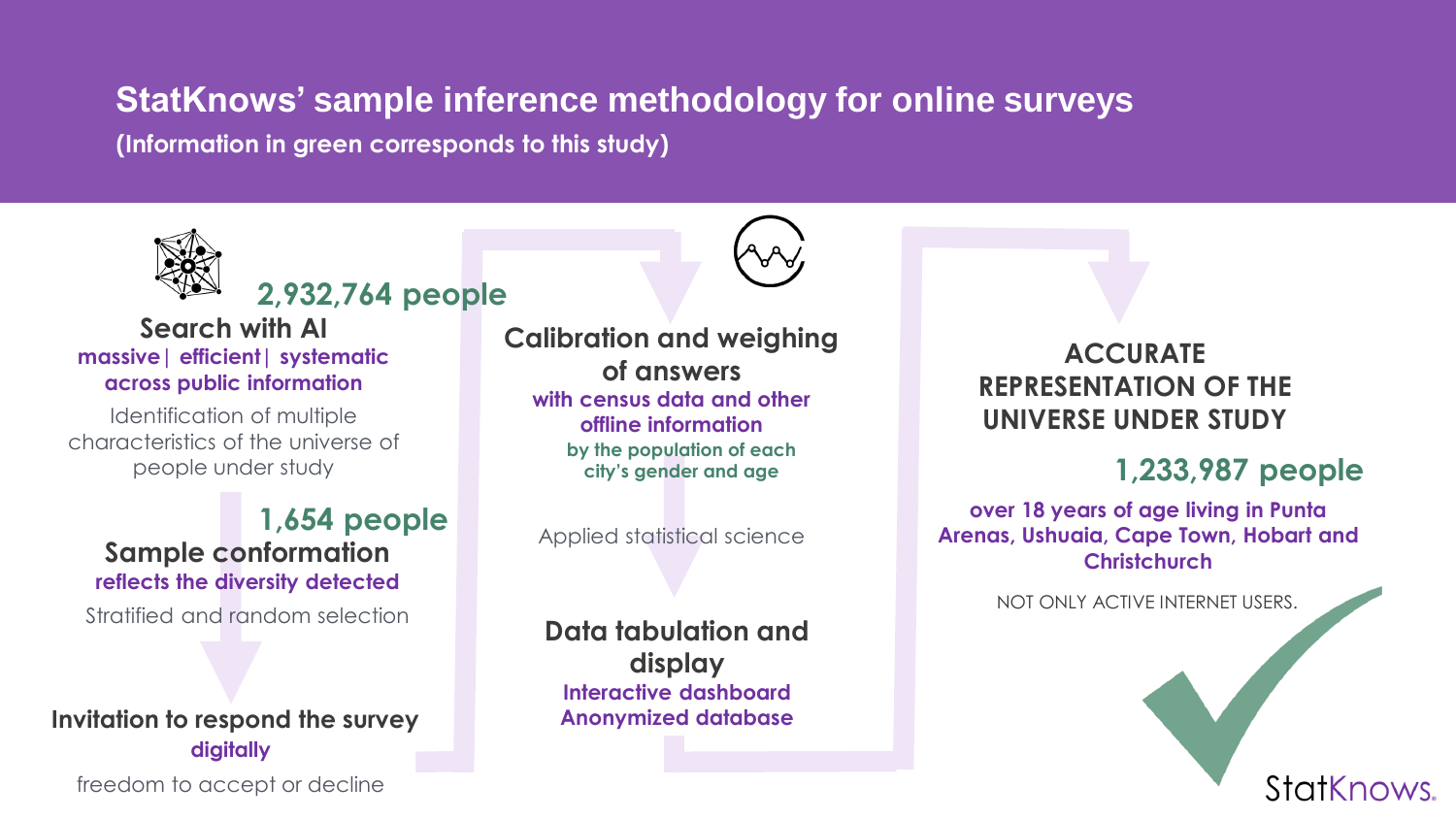#### **Socio-demographic characteristics**

Population: 1.233.987 (Search: 2.932.764)



<sup>(\*)</sup> Percentages allocated to "Local business", "Entertainment"and "Journalism" corresponds to the sum of spontaneous mentions (others).

General population over the age of 18 living in the Antarctic cities.

Only 20% identify as "Ecologically minded", while 4% identify as "Antarctic expert".

Young people between the ages of 18 and 40 represent 46% of the population.

StatKnows.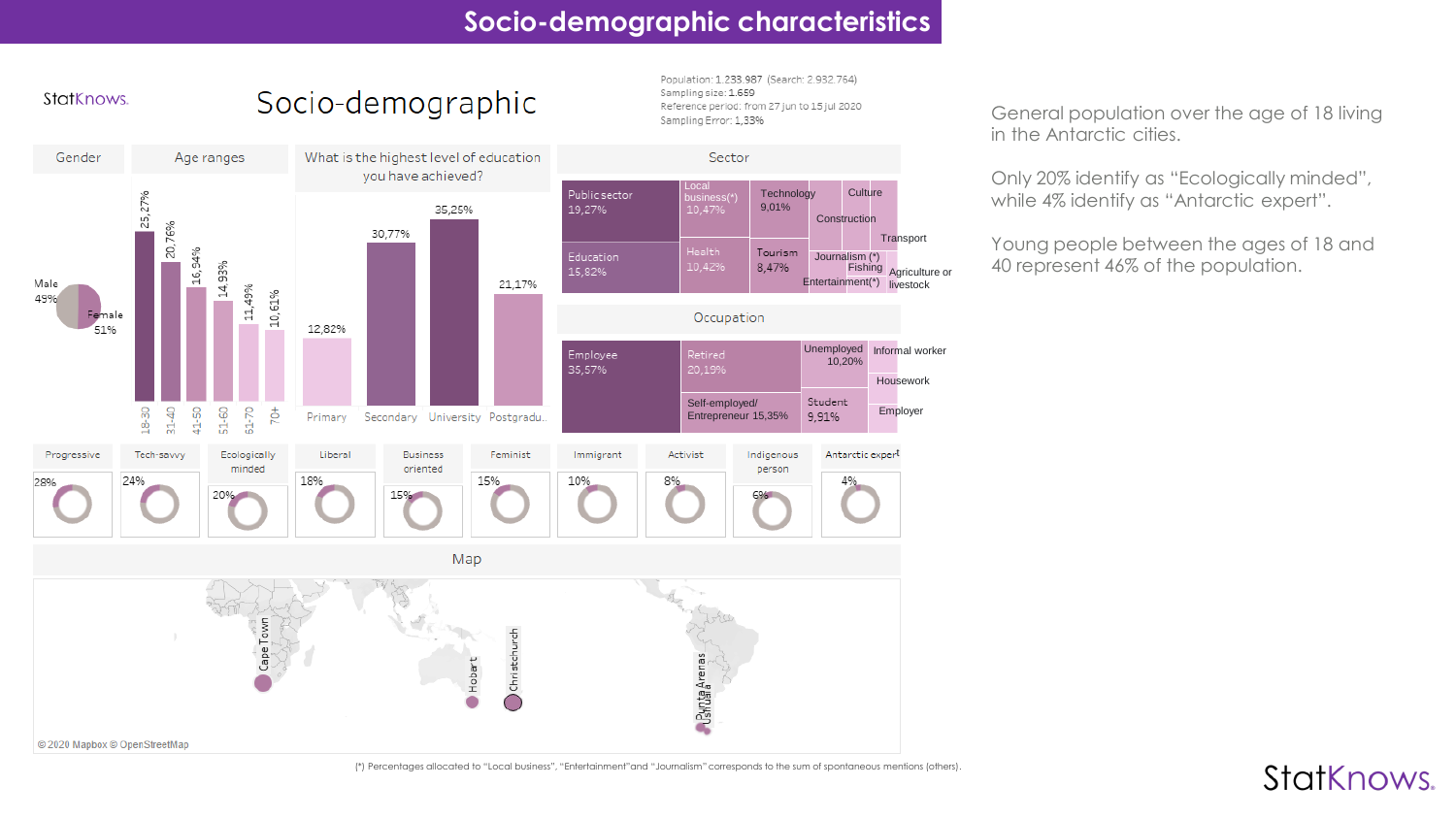Territory: Urban territories in Punta Arenas (Chile), Ushuaia (Argentina), Cape Town (South Africa), Hobart (Australia), and Christchurch (New Zealand).

#### **Statistical representation: by cities and groups of cities.**

Characteristics of the sample: General population over 18 years of age living in the cities of Punta Arenas (Chile), Ushuaia (Argentina), Cape Town (South Africa), Hobart (Australia) and Christchurch (New Zealand).

**Sampling error: 1,33%** estimated at the general level. **95%** reliability rate.

**Search reach: 2,932,764 people.**

**Population represented: 1,233,987 people.**

**Sample size: 1,659 people.**

**Sampling type:** Stratified probabilistic sampling with allocation proportional to the size of biphasic selection.

Administration period : **June 27 to July 15, 2020.**

Measurement and distribution instrument : digital, using StatKnows methodology of sample inference for online surveys.

#### **Answers are calibrated and weighted by the population of each city's gender and age.**

This survey is **carbon neutral**: The footprint is measured and neutralized by the company Proyecta-e.

# StatKnows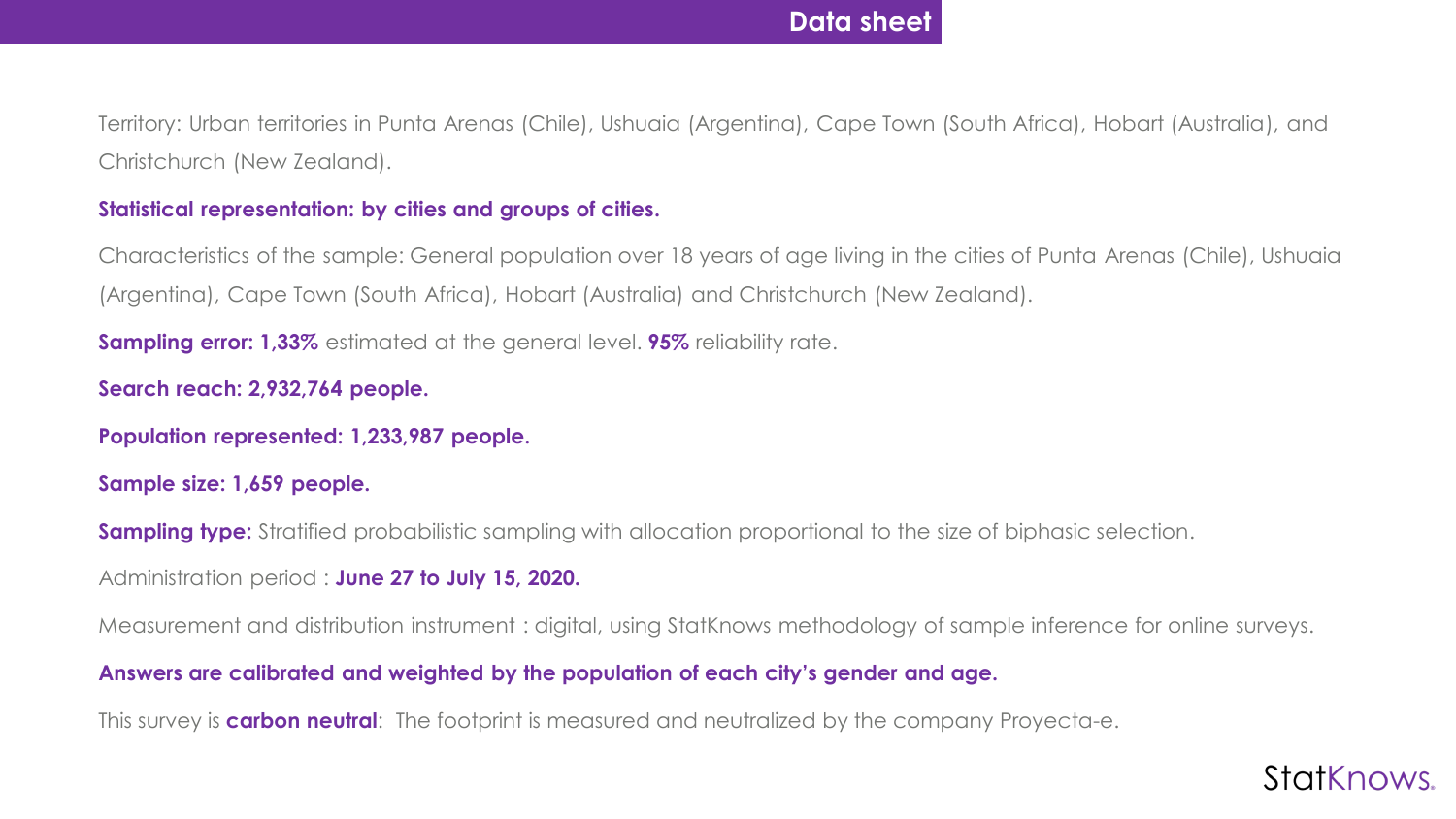# **Population, sample and sampling error for each Antarctic city**

Category: Cape Town / 35.14% Population: 433,661 Sample: 388 (Error: 2.81%)

Category: Hobart / 17.05% Population: 210,373 Sample: 276 (Error: 3.00%)

Category: Christchurch / 31.48% Population: 388,478 Sample: 297 (Error: 2.97%)

Category: Punta Arenas / 10.06% Population: 124,190

Sample: 345 (Error: 2.88%)

Population: 388,478 (Search: 2.932.764) Sampling size: 297 Reference period: from 27 jun to 15 jul 2020 Sampling Error: 2.97%





Category: Ushuaia / 6.26% Population: 77,285 Sample: 353 (Error: 2.87%)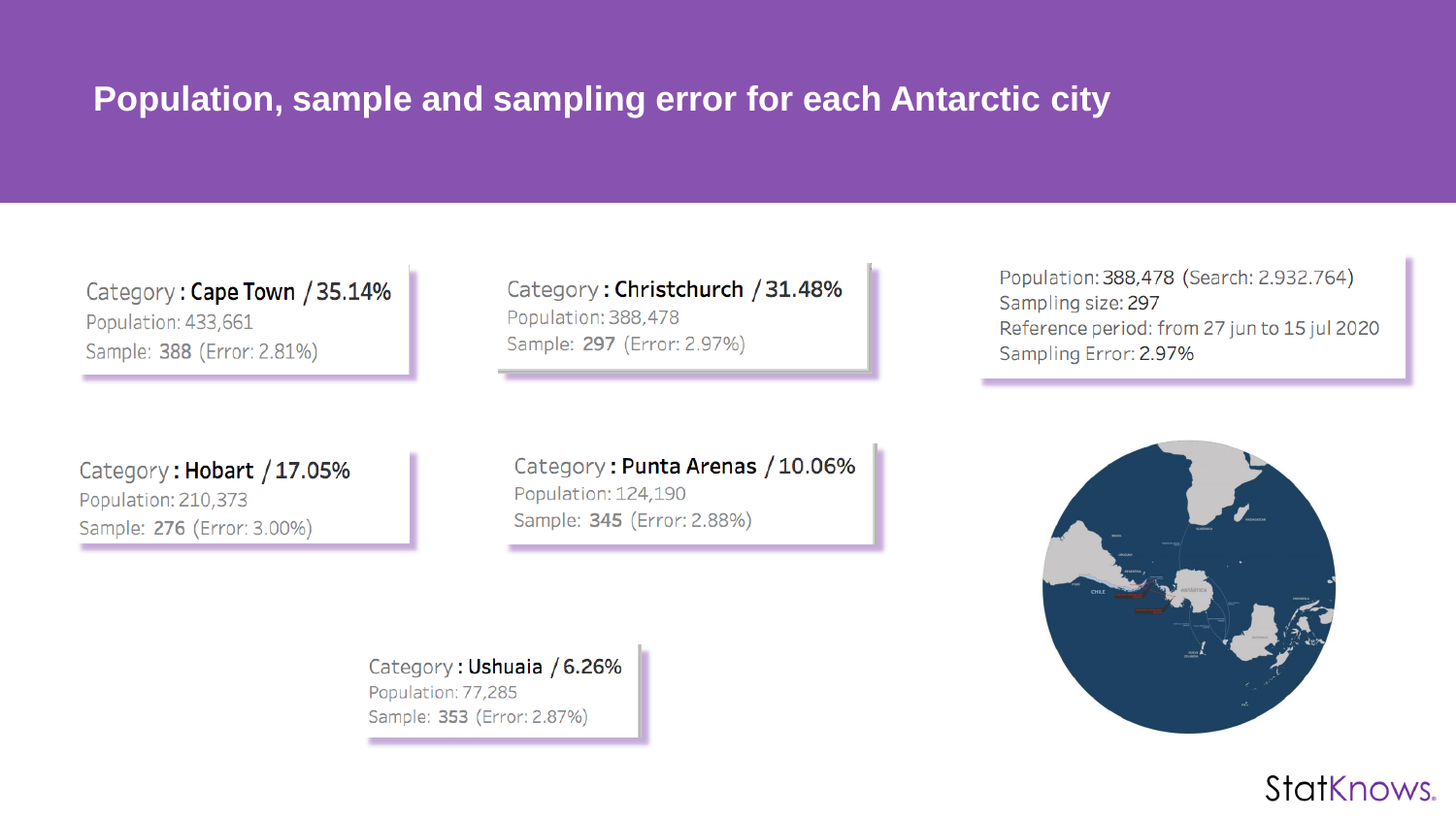*...To have useful perception data as a basis for further research on the role that the five gateway cities to Antarctica can play.*

*These data would help to advance towards the achievement of some of the objectives established by the project…*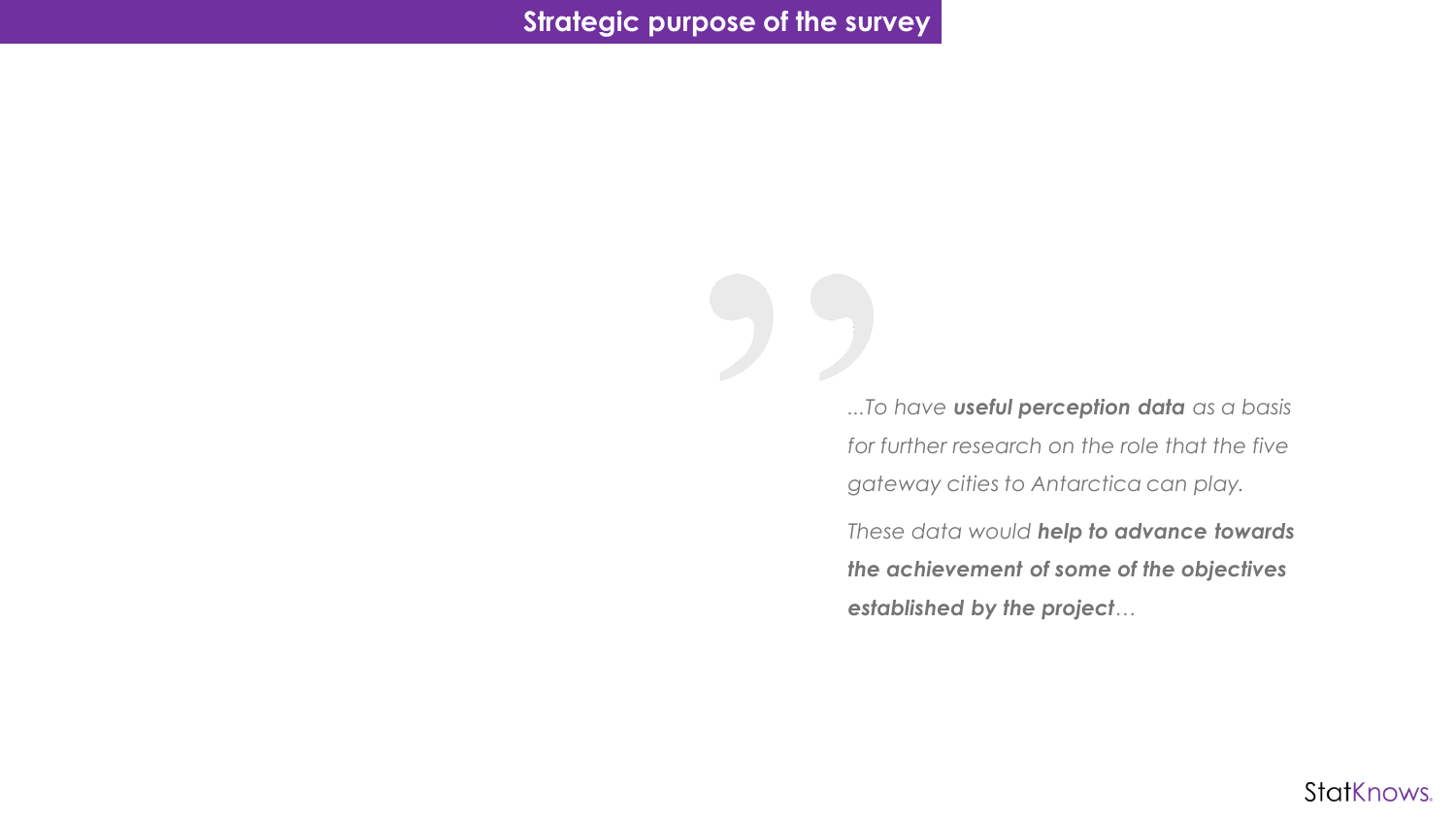### **Project's objectives**



**MULTIDIMENSIONAL CONNECTIONS**: Identify opportunities and challenges linked to the conceptualization of gateway cities, in pursuit of a rethinking of the relationship that considers not only the economic and political issues, but also the social, environmental and cultural dimensions.



**SOCIAL IMAGINERIES**: Understand and work around the social imaginaries of the population of the five cities.



**PUBLIC POLICIES:** Detect opportunities for the evaluation and design of public policies of local governments linked to the role of these cities.



**INTERCITIES COOPERATION:** Identify, strengthen and generate points of cooperation between territories: cities with a common and unifying factor, closely linked to the values of the Antarctic Treaty. (+ Find relevant information for the Antarctic Youth Coalition).



**PROTECTION AND SUSTAINABILITY:** Deepening the relationship between the protection of Antarctica and the sustainability of the custodian cities.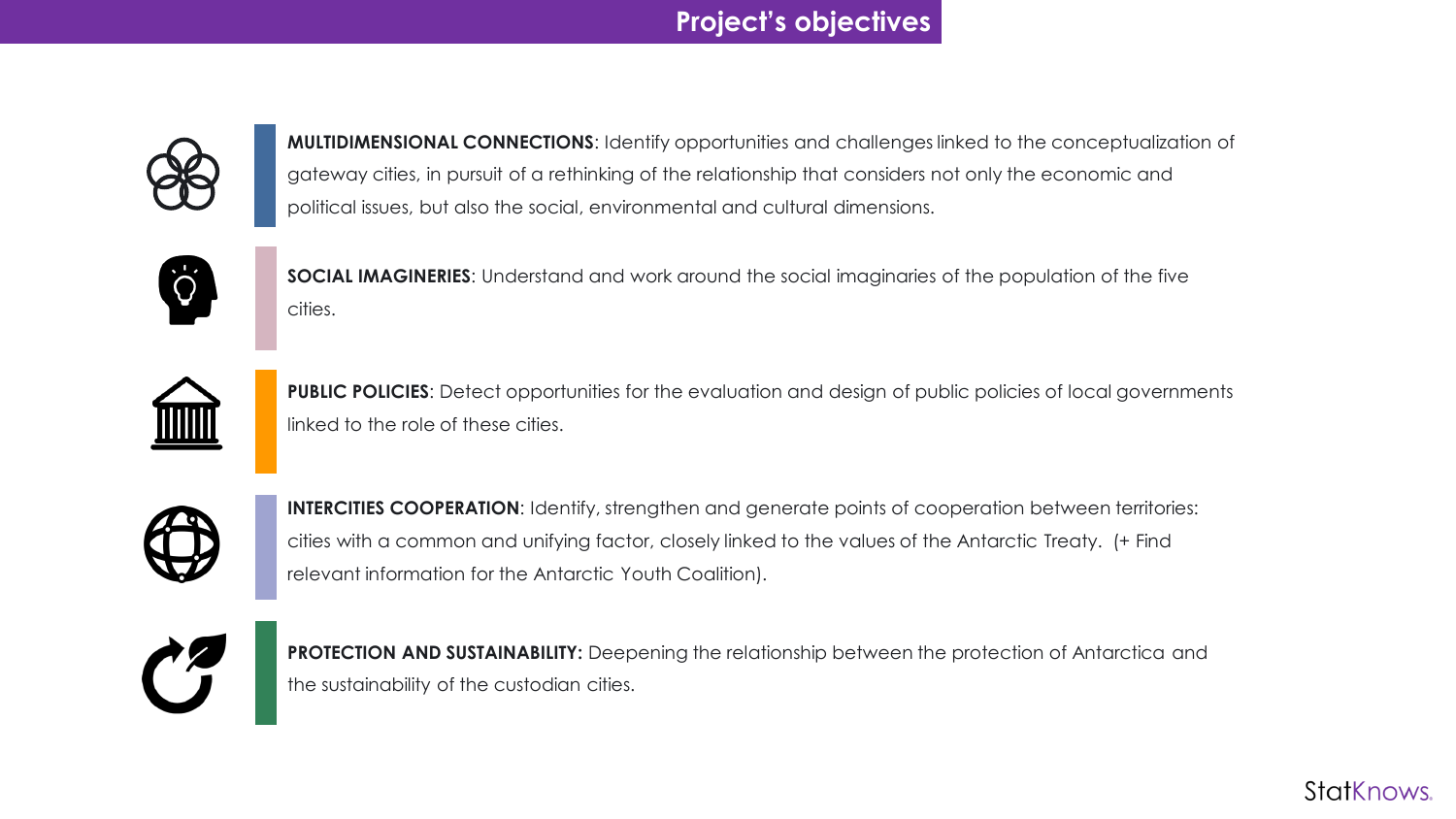### **About data**

This study was conducted by StatKnows for Western Sydney University (WSU), within the framework of the research project "Antarctic Cities and the Global Commons: Rethinking the Gateways."

#### **The information is owned by WSU and other participating entities.**

Western Sydney University is conducting further research, and will publish scientific reports incorporating findings from this study.

However, those interested in the subject may consult directly and request access to information from Professor Juan Francisco Salazar (j.salazar@westernsydney.edu.au).